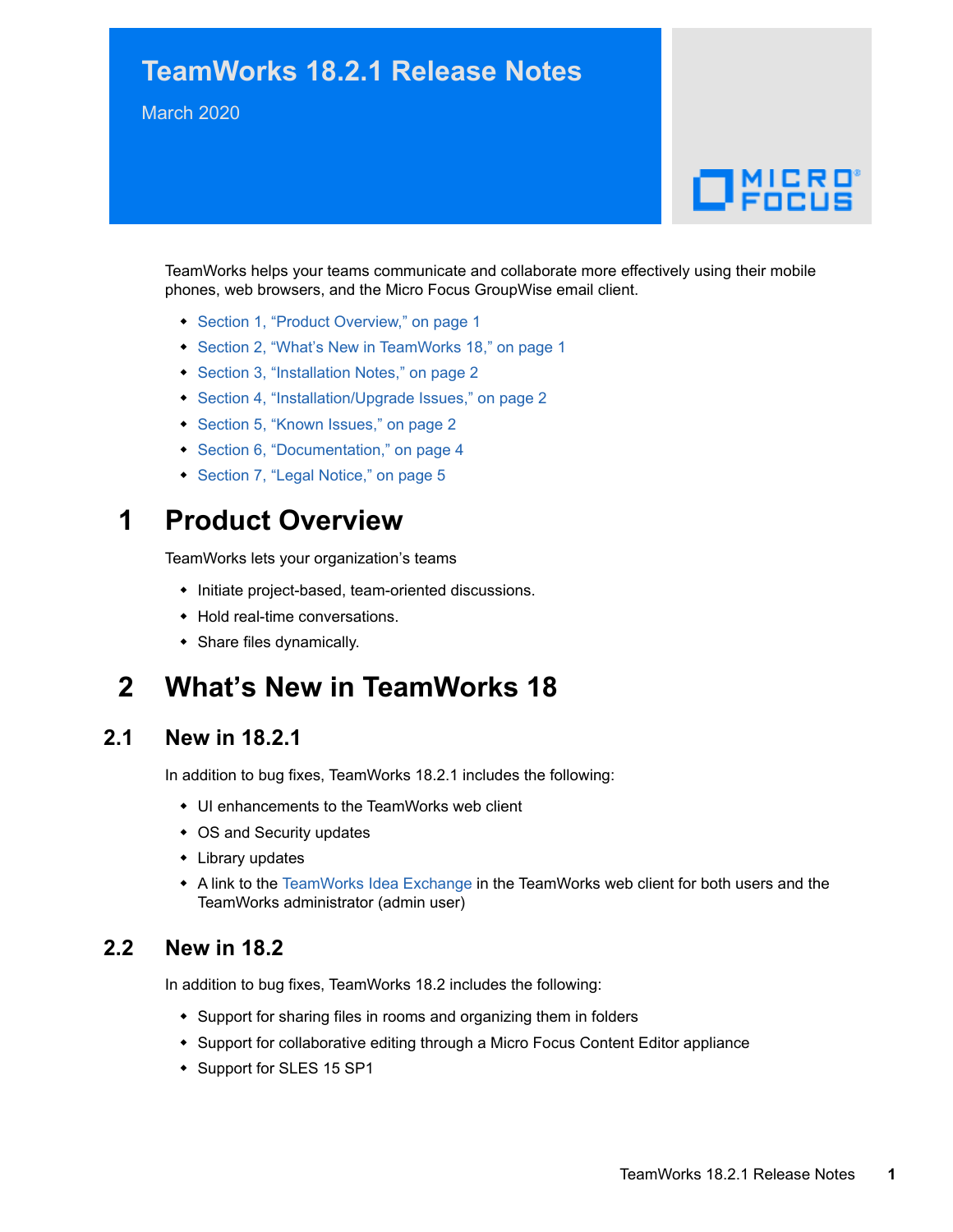- Key architecture updates
- New or refreshed UI for web and mobile clients

#### **2.3 New in 18.1.1**

In addition to bug fixes, TeamWorks 18.1.1 includes the following:

- Support for [NetIQ Authentication Manager](https://www.novell.com/documentation/tw-18/pdfdoc/tw-admin/tw-admin.pdf#rproxyandnam).
- Updated libraries
- Updated user interface
- Improved reliability, usability, and accessibility

#### **2.4 New in 18.1**

In addition to bug fixes, TeamWorks 18.1 includes the following:

- Mentioning/Tagging users so that they are notified of posts.
- Key architecture updates.
- Refined email notifications.
- Support for SLES 15.
- Performance improvements.

## <span id="page-1-0"></span>**3 Installation Notes**

A successful TeamWorks deployment requires that you:

- 1. Have a fully configured DNS service on the network. See [Known Issues](#page-1-2) below.
- 2. Plan your deployment using the *[TeamWorks 18.2.1 Planning Your TeamWorks Deployment—](https://www.novell.com/documentation/tw-18/pdfdoc/tw-plan-deploy/tw-plan-deploy.pdf#bookinfo) Best Practices* guide in combination with the [TeamWorks 18 Planning Worksheets.](../../resources/tw-bp-planning-worksheet.xlsx)
- 3. Deploy TeamWorks using the instructions in the *[GroupWise TeamWorks 18.2.1: Installation and](https://www.novell.com/documentation/tw-18/pdfdoc/tw-inst/tw-inst.pdf#bookinfo)  Deployment Guide*.

## <span id="page-1-1"></span>**4 Installation/Upgrade Issues**

 **Disk Mount Error with Slow Disks:** If Disk 2 or Disk 3 fail to respond before the install times out, a Disk Mount Error displays.

Click **OK** to reissue the mount request, and the installation proceeds normally.

 **Ext4 Filesystem Cannot Be Upgraded/Migrated:** The TeamWorks Upgrade/Migration process fails if the appliance's second disk (copied during the process) is formatted as an Ext4 volume. This will only happen if the filesystem was manually changed when the appliance was installed.

If you changed the filesystem to Ext 4 during the original install, you must back up the data, install a new appliance, and then "restore" the backed up data to the new disk 2.

## <span id="page-1-2"></span>**5 Known Issues**

 **HSTS Can Cause Access Problems:** Browsers occasionally block access to TeamWorks with error messages that list HSTS (HTTP Strict Transport Security) as the cause.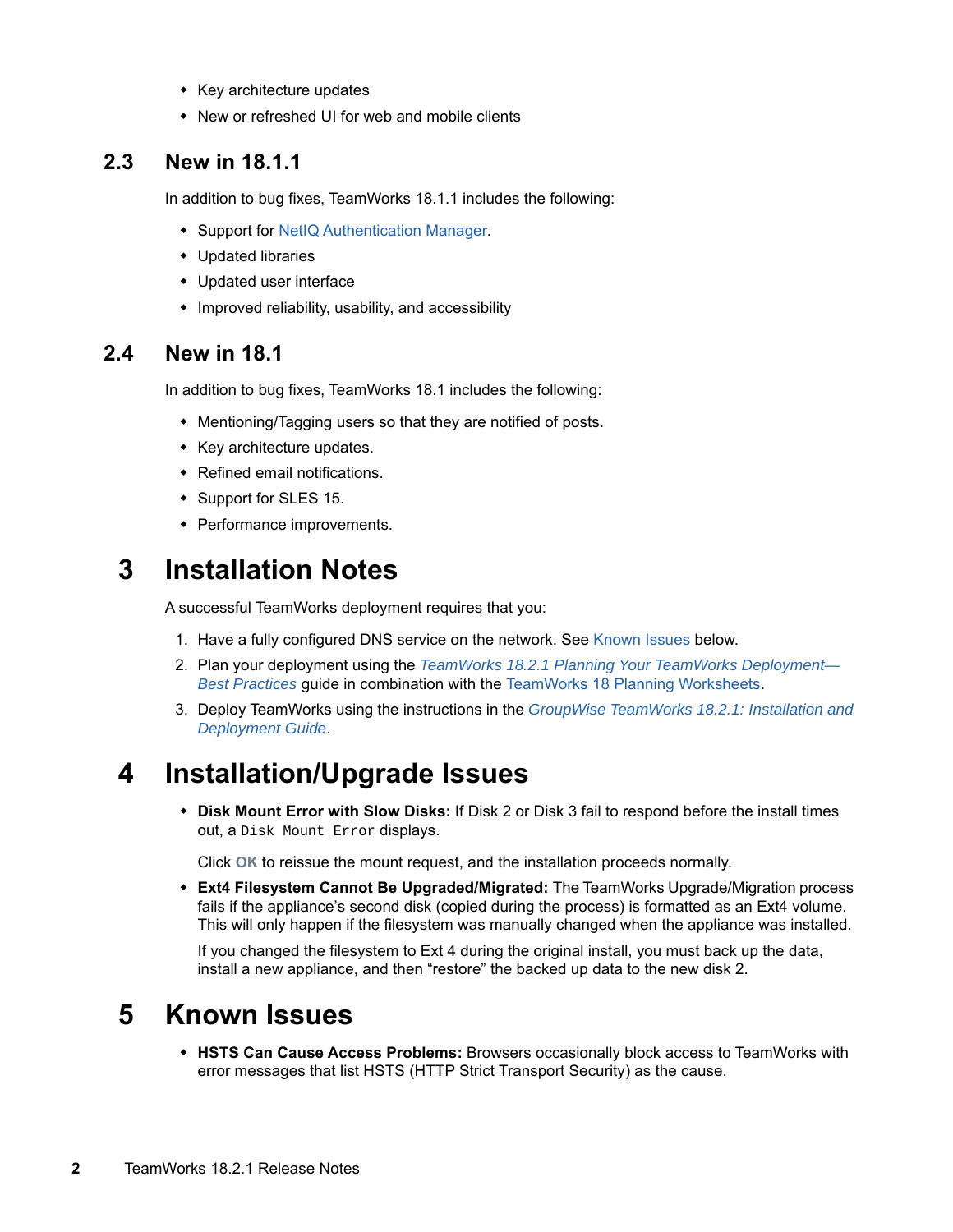For example, an administrator keeps an administrative tab open for a long period of time and the browser suddenly displays an HSTS error message and begins blocking the web client.

This is not a TeamWorks web client issue, but it is frustrating.

One or more of the following actions might help to resolve things:

- Substitute the appliance IP address for the DNS name in the admin utility's access URL.
- Clear the browser's cache and then restart it.
- Clear or disable the HSTS settings in the browser.

For help, search the web for information on "how to clear or disable hsts."

- **DNS Services Must Be Running on the Network:** Before deploying TeamWorks, you must have a fully configured DNS server running on the network that TeamWorks uses. Otherwise, initial system configuration will fail.
- **Search and All-in-One Appliance DNS names Cannot Begin with a Number:** During initial appliance deployment of Search and All-in-One appliances, if you enter a DNS name that begins with a number, appliance installation will fail and must then be redone.

Micro Focus intends to address this in a future update.

 **Services Account Users' Passwords Require ASCII Characters:** During initial TeamWorks service setup, when you set passwords for the TeamWorks services accounts listed below, you must use only ASCII characters for the following users:

```
svcs-user
```
svcs-admin

Micro Focus intends to address this in a future update.

 **Database Name–Do Not Include a Dash:** If you include a dash in the database name, database creation will fail.

You must then use the **Back** button to return to the field and change the name.

 **Account Lockout Resolution:** If a user is locked out because of failed login attempts, the administrator can reset the password and restart TeamWorks as [described in this TID.](https://support.microfocus.com/kb/doc.php?id=7023678)

Alternatively, the user can retry after 30 minutes.

Micro Focus plans to implement Captcha for resetting passwords in a future release.

 **Users Unable to Authenticate:** If your users are not able to authenticate and if you see entries similar to the errors below in the appserver.log, then check your PostgreSQL database access. Also check the disk free space on /vastorage.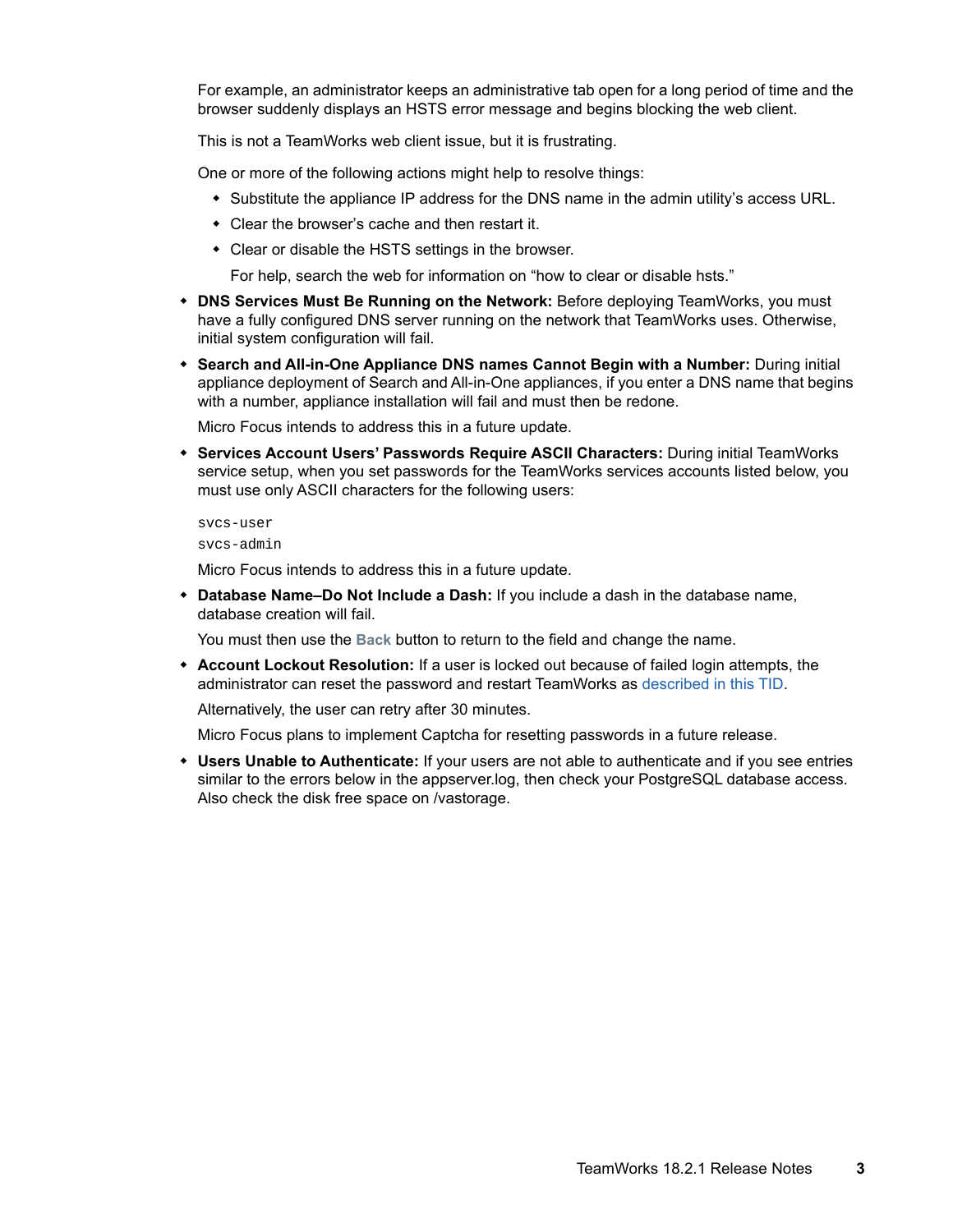2017-07-10 11:08:41,789 WARN [http-nio-8443-exec-6] [org.hibernate.util.JDBCExceptionReporter] - SQL Error: 0, SQLState: 53100 2017-07-10 11:08:41,789 ERROR [http-nio-8443-exec-6] [org.hibernate.util.JDBCExceptionReporter] - ERROR: could not access status of transaction 0 Detail: Could not write to file "pg\_subtrans/000A" at offset 237568: No space left on device. 2017-07-10 11:08:41,790 ERROR [http-nio-8443-exec-6] [com.novell.teaming.module.authentication.impl.PlusAuthenticationProviderModul e] - Authentication failure for [mclark] org.springframework.dao.DataAccessResourceFailureException: Hibernate operation: could not get next sequence value; SQL [select nextval ('ss\_loginaudit\_id\_sequence')]; ERROR: could not access status of transaction 0 Detail: Could not write to file "pg\_subtrans/000A" at offset 237568: No space left on device.; nested exception is org.postgresql.util.PSQLException: ERROR: could not access status of transaction 0 Detail: Could not write to file "pg\_subtrans/000A" at offset 237568: No space left on device.

- **Attached File Uploads—Name Limitations:** For the TeamWorks web client, an attachment fails to upload if the filename contains any of the following:
	- $\bullet$  Pound sign or hashtag (#)
	- $\triangleleft$  Caret ( $\wedge$ )
	- Ampersand (&)
	- Forward slash (/) (Macintosh only because Windows filenames cannot contain this)
- **PowerPoint Templates (PPTX) Data Loss:** Editing new PowerPoint templates (.pptx files) in Content Editor results in data loss.
- **Self-Signed Certificates Not Supported:** Using appliance self-signed certificates to securing appliance connections is not supported. For example, you cannot provide the required secure connections between TeamWorks and Content Editor appliances by using self-signed certificates. Instead, certificates issued by an industry-trusted Certificate Authority are required.
- **Content Editor Connection Issues:** There are two known connection issues:
	- **Document becomes inactive:** If the connection between TeamWorks and Content Editor is interrupted, the document being edited dims and no editing is possible. This can often be resolved by clicking the browser's back button two or three times.
	- **Document fails to load:** If TeamWorks registers an active Content Editor connection when the editor is actually unavailable, TeamWorks mistakenly displays the **Edit** option. However, the document fails to load and an error displays. Clicking the browser's back button reloads the Files and Folders work area.
- **False Reconfigure Prompt on TeamWorks Appliance:** If you test the connection to an already configured Content Editor appliance, you are prompted to Reconfigure the TeamWorks appliance. Selecting the Reconfigure option is only required when the connection information actually changed.

## <span id="page-3-0"></span>**6 Documentation**

The TeamWorks documentation is posted [here](https://www.novell.com/documentation/teamworks-18) (https://www.novell.com/documentation/teamworks-18).